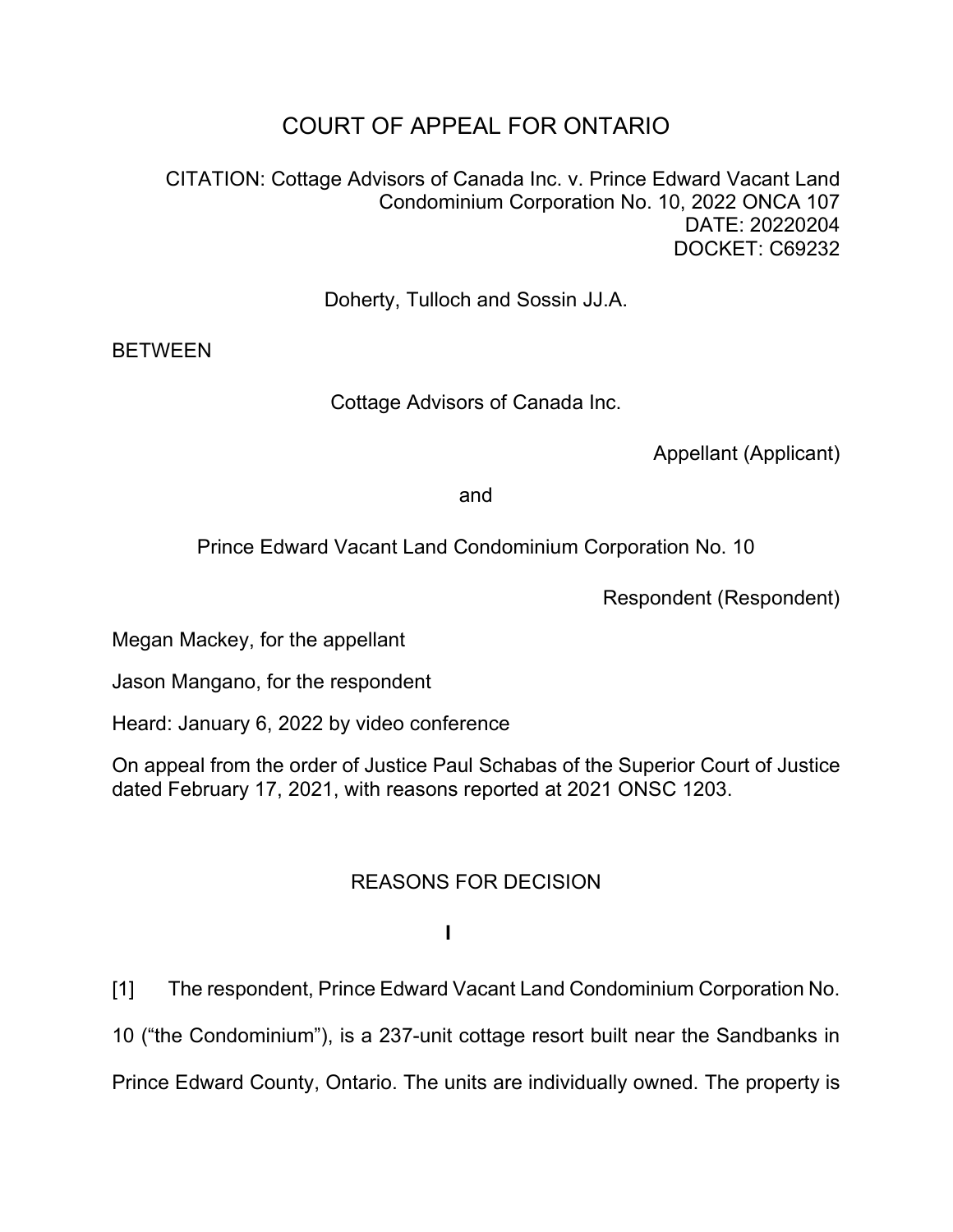a summer resort, complete with pools, sports courts, and a fitness centre. The resort is not open in the winter. The units cannot be used as primary residences.

[2] From the outset, it was understood the owners of individual units could rent out their units on a short-term basis when they were not using them. Some owners chose to do so, and others did not. As of this application, over half of the unit owners rented out their units on a short-term basis. Renters had access to the common amenities on the property.

[3] The appellant, Cottage Advisors of Canada Inc. ("CAC"), has been involved in the Condominium from the beginning. CAC was the developer and declarant of the Condominium. It has owned multiple units in the Condominium from the outset. At the time of the application, CAC owned 25 units.

[4] The resort opened by 2011. CAC, through a sister company ("SSVRM"), provided management services for the Condominium and onsite rental services for those unit owners who wished to rent their units. SSVRM charged fees for those services. A by-law passed in July 2011 directed that renters would be subject to a "rental amenity fee charged by the Corporation from time to time". SSVRM collected the amenity fee. None of the unit owners, including CAC, ever challenged the fee.

[5] The Condominium has been operating under the authority of a Board of Directors since 2016. The relationship between the Board and SSVRM has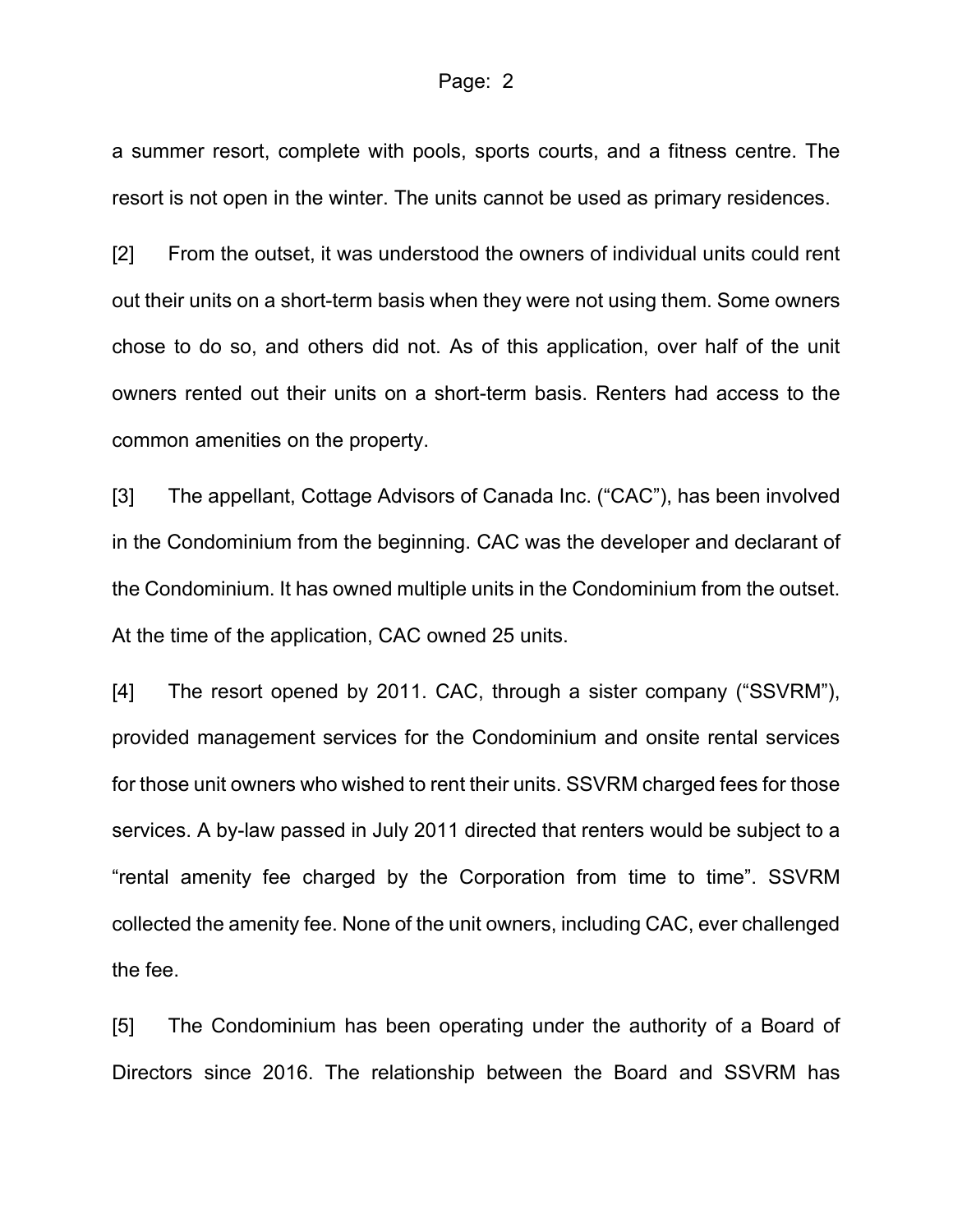deteriorated over the years. The Condominium and SSVRM have litigated over SSVRM's voting rights. The Condominium Board also terminated SSVRM's management agreement. CAC takes the position that the Board is controlled by owners who do not rent and favours the interests of that group over the owners who do rent. CAC is an owner/renter.

[6] The Board decided it would take over the oversight, control and management of the rental activities at the Condominium. In furtherance of that goal, the Board introduced By-Law No. 7 in November 2020. The By-Law passed overwhelmingly by a vote of 155 for and 16 against. CAC did not vote its 25 votes.

[7] By-Law No. 7 addressed various aspects of the rental activities. CAC challenged the *vires* and reasonableness of several components of the By-Law. The application judge struck down parts of the By-Law and upheld other parts. There is no appeal from the part of the application judge's order striking down parts of the By-Law. CAC does, however, appeal the application judge's refusal to strike down two specific components of By-Law No. 7.

[8] First, CAC submits the application judge erred in holding the Condominium had the authority to charge owners who rented their units an administrative fee of about \$120 each time the unit was rented. According to the By-Law, the fee was intended to cover costs associated with the renting process, e.g. registering renters, providing parking passes, and controlling access to the property.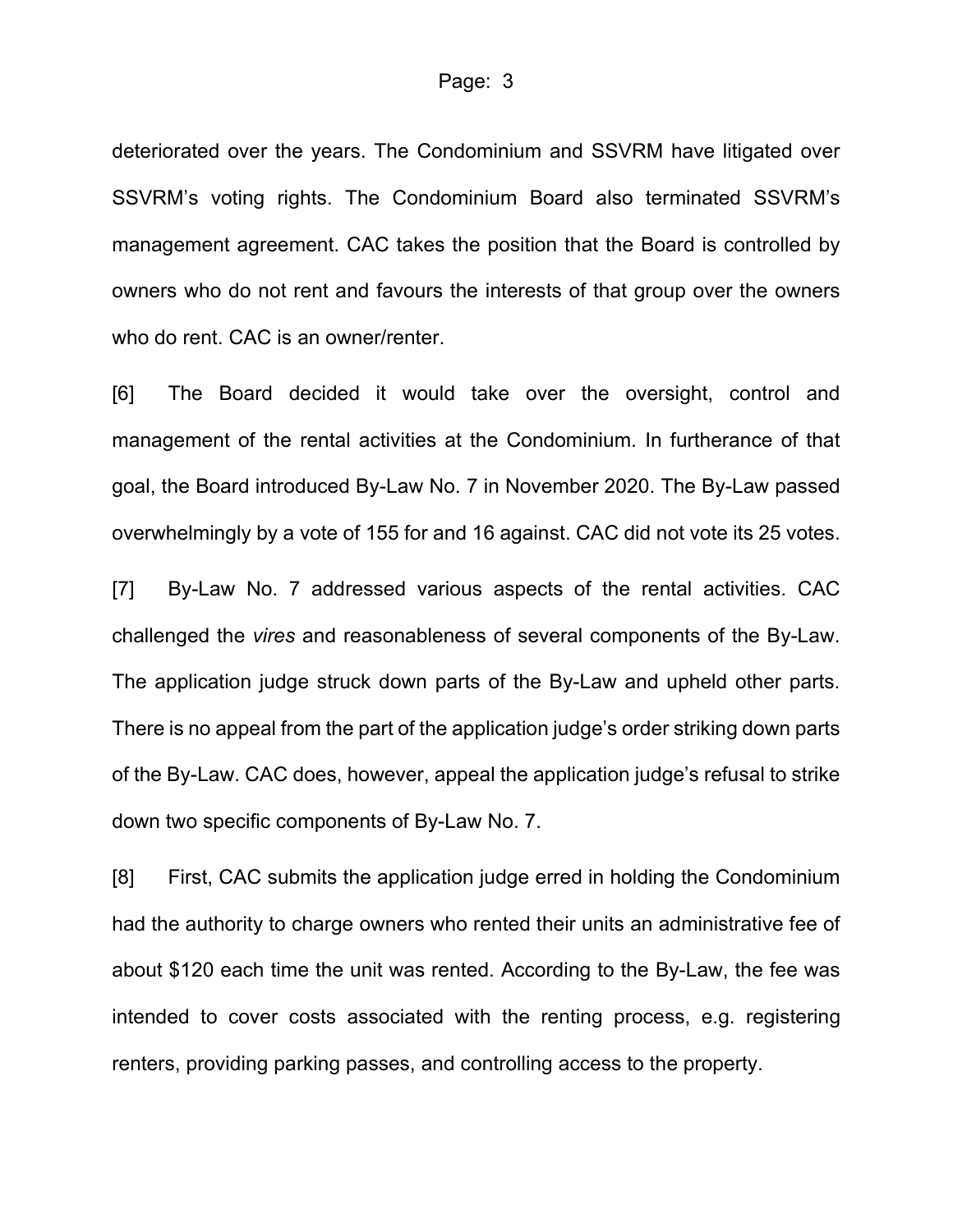[9] Second, CAC argues the application judge was wrong in upholding the Condominium's power to impose an amenity fee of \$310 per week. The fee was payable by any owner who rented his unit and was intended to compensate for additional wear and tear on facilities and additional staffing costs said to relate to short-term renting.

[10] CAC, like the application judge, begins with bedrock principles. Condominium corporations are creatures of statute. By-Laws passed by a condominium must be consistent with the declaration establishing the condominium and authorized under the terms of the *Condominium Act, 1998*, S.O. 1998, c. 19. A by-law which is either inconsistent with the condominium's declaration or not authorized by the *Condominium Act* is *ultra vires*: *Condominium Act*, *1998,* ss. 56(6)-(8).

[11] CAC submits that under the terms of the Condominium's Declaration, common expenses must be shared equally among the units. Section 84(1) of the *Condominium Act, 1998* requires that owners contribute to common expenses in the proportions specified in the declaration. CAC contends what the Condominium calls amenity and administrative fees are in reality fees directed toward the payment of common expenses. Under the terms of By-Law No. 7, they are not payable equally by all unit owners. Instead, unit owners who rent pay more and thereby subsidize the non-renting owners. CAC contends that the part of By-Law No. 7 which provides for administrative and amenity fees payable by owners who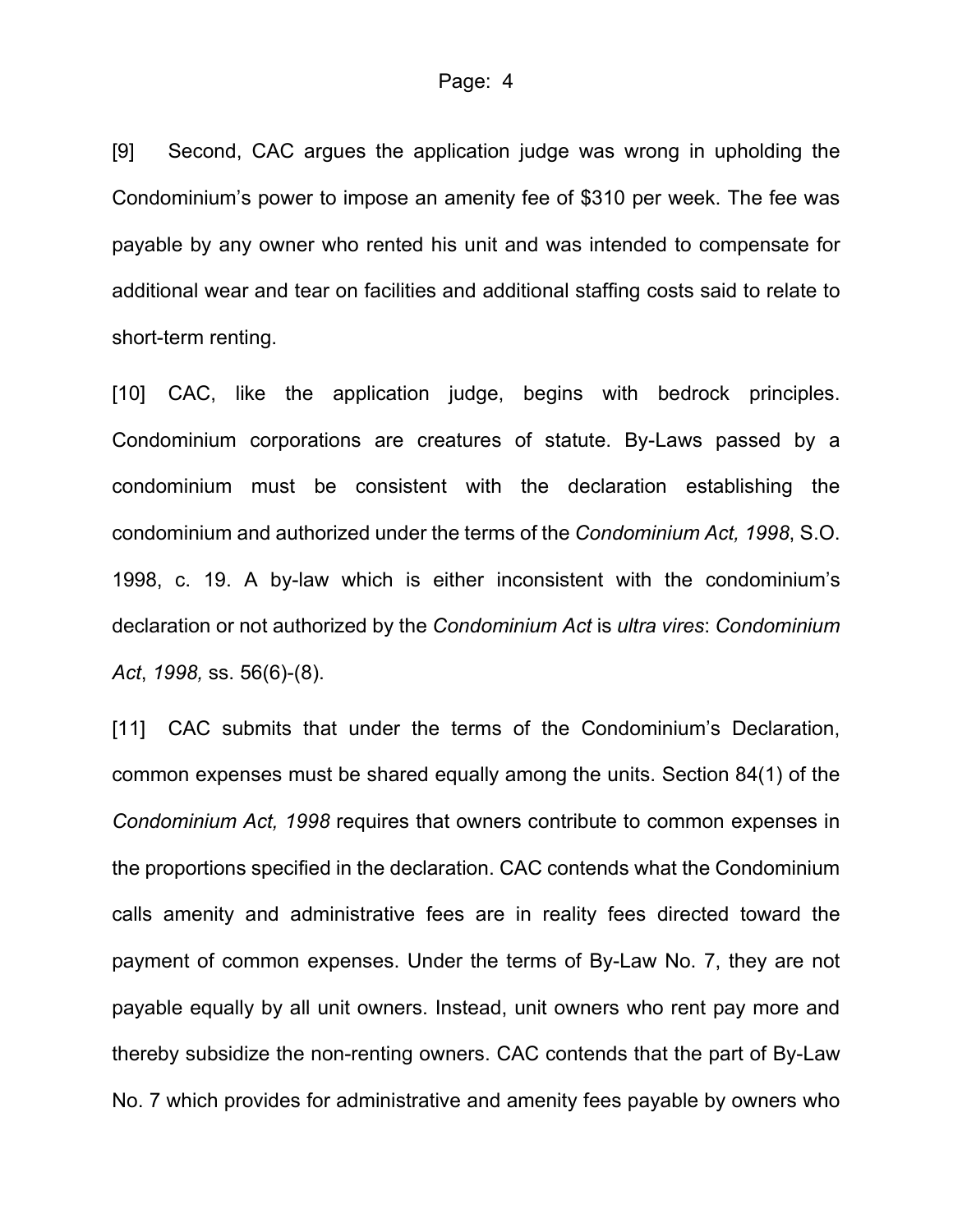rent are inconsistent, both with the Condominium Declaration and the *Condominium Act, 1998*. They cannot stand according to CAC.

[12] While CAC's primary argument is that the relevant parts of the By-Law are *ultra vires* the Condominium, it also argues those parts of the By-Law are oppressive, contrary to s. 135 of the *Condominium Act, 1998*.

[13] It is appropriate to begin the consideration of CAC's submissions by reference to the Condominium Declaration. Section 22 states:

> The Cottage Units are part of a "Cottage Resort Community" and are zoned Tourist/Commercial; and it is intended that the Cottage Unit shall be rented as tourist accommodation when not being used by the Owner. The rental of any Cottage Unit shall be governed by the Rules and Regulations with respect to the rental of Cottage Units approved by the Board from time-to-time.

[14] It is explicit in s. 22 that the Condominium consists of units owned by owners who do not rent and owners who do rent their units. It is equally explicit that those who choose to rent their units will be governed in part by "Rules and Regulations with respect to the rental of Cottage Units approved by the Board".

[15] The question becomes whether the By-Law, to the extent that it sets an administrative fee and an amenity fee in respect of rented units, is a "Rule or Regulation with respect to the rental of Cottage Units".

[16] This court does not answer that question as a matter of first impression, but must have regard to the application judge's factual findings and due deference to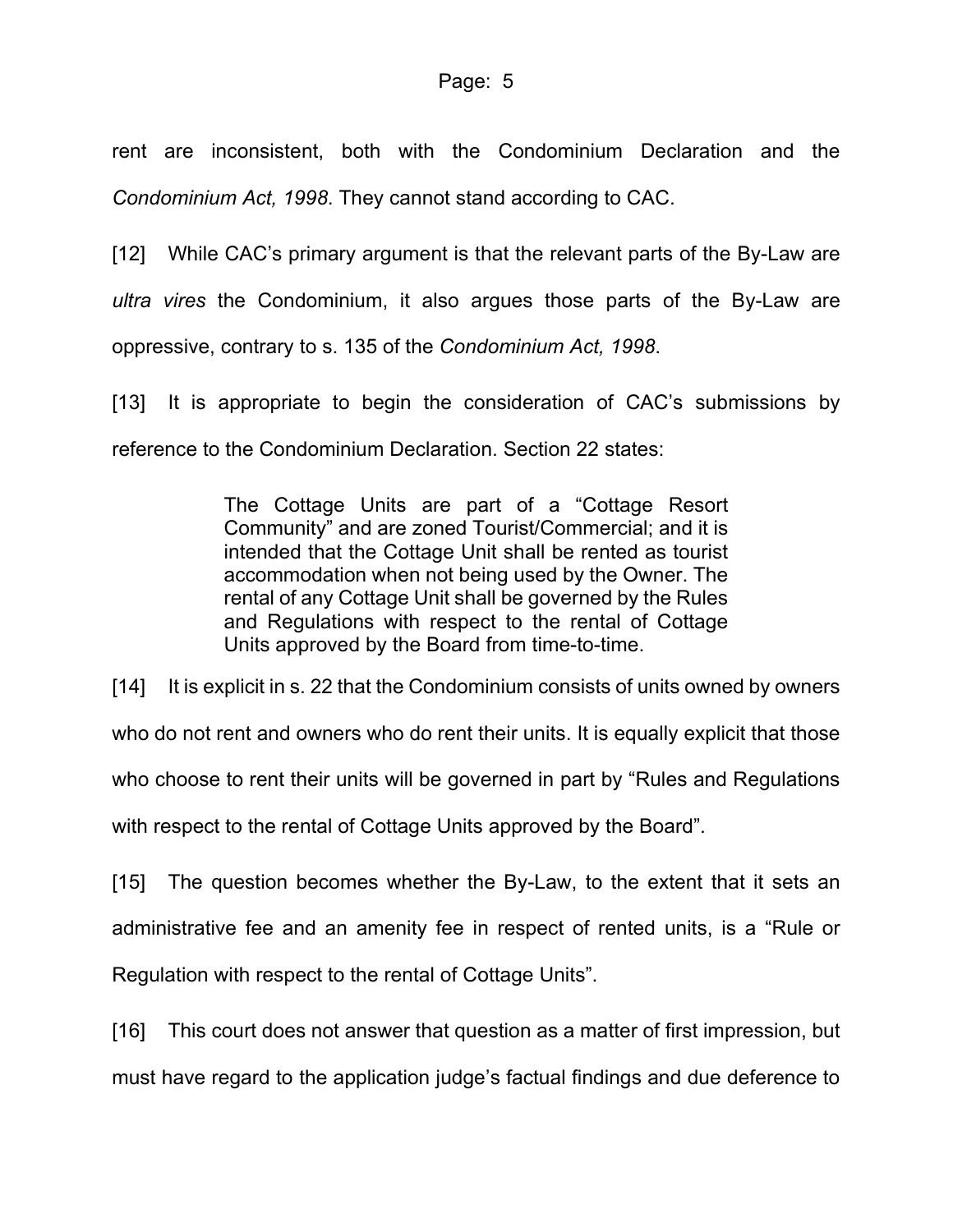the Board's own interpretation of the powers granted to it under the Declaration: *London Condominium Corp. No. 13 v. Awaraji*, 2007 ONCA 154, at para. 6.

[17] The application judge was satisfied that the fees offset costs attributable to the renting activities of some of the owners: Reasons, at paras. 32, 34. That finding was available on the evidence adduced on the application. The manner in which fees attributable to renting have historically been treated by the Condominium provide strong support for that conclusion. Amenity fees attributable to costs relating to renting units have been part of the operation of the Condominium from the outset when CAC was in control of the operation.

[18] The Board's interpretation of its powers under s. 22 of the Declaration is not unreasonable. Nor is it inconsistent with any provisions in the *Condominium Act, 1998*.

[19] Nor can the By-Laws providing for the fees be characterized as "oppressive" within the meaning of s. 135 of the *Condominium Act, 1998*. Oppressive conduct connotes conduct that runs contrary to the reasonable expectations of those said to be oppressed. Once again, the history of charging these kinds of fees throughout the life and operation of the Condominium belies any claim that the owners who rented did not anticipate and agree to such fees: see *Walia Properties Ltd. v. York Condominium Corp. No. 478*, 2007 CanLII 31573, at paras. 23-24 (Ont. Sup. Ct.).